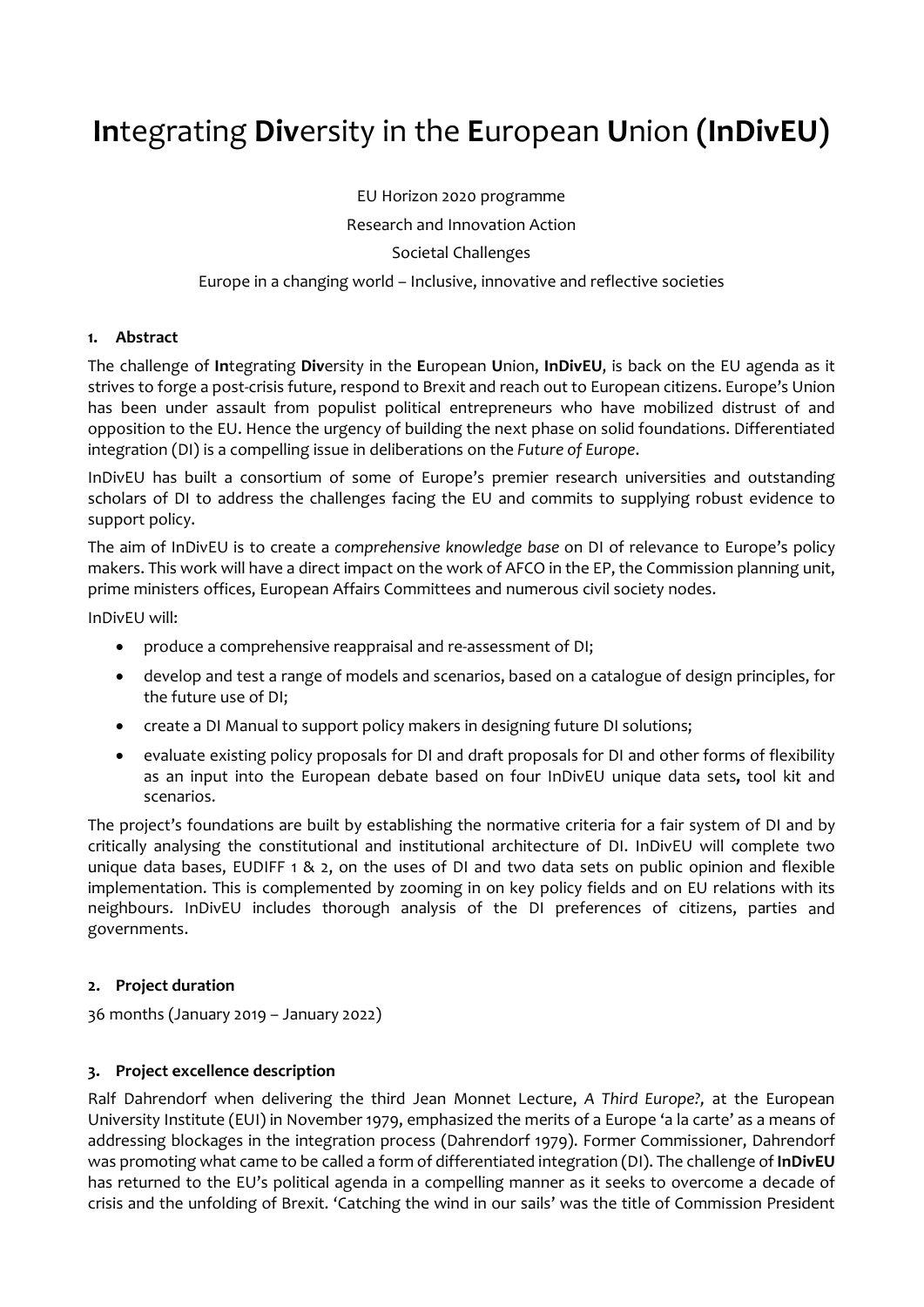Jean‐Claude Juncker's 2017 *State of the Union* speech (Juncker 2017). His intention was to evoke a proactive forward looking momentum for the EU. Undoubtedly, Europe and its peoples face historical choices about the future of their Union. Europe's Union has been under assault from populist political entrepreneurs who have mobilized distrust of and opposition to the European project. Hence the urgency of building the next phase of European integration on solid foundations and regaining the momentum from the populists.

Differentiated integration (DI), the focus of this call, is a crucial issue in deliberations on the *Future of Europe*. DI is prominently flagged by President Macron and features in the Commission's 2017 White Paper on the Future of Europe (EU Commission 2017). InDivEU begins from the assumption that managing heterogeneity and deep diversity is a continuous and growing challenge in the evolution of the EU and the dynamic of European integration. The objectives of InDivEU are formulated to maximize our knowledge of DI by systematically pursuing four research objectives relating to models and visions of DI, the preferences of citizens, governments and parties concerning DI, the causes and effects of DI and other forms offlexibility. The research objectives feed into a set of policy objectives addressing the crucial issues of policy advice and design.

InDivEU is based on theoretically robust conceptual foundations accompanied by an innovative and integrated analytical framework. InDivEU distinguishes demand and supply conditions of DI. The key demand factor for DI is heterogeneity (of interests, dependence and capacity). Externalities, prior integration, and institutional factors (organizational decision rules and norms, supranational actors, and path-dependence) shape the supply of DI. They influence to what extent demand for DI is met. The InDivEU project uses a mix of methods and data sources to explore DI conceptually and normatively, describe the historical trajectory and patterns of DI, examine its causes and effects, study alternative forms of flexibility, and provide evidence-based policy advice on designing future DI. We distinguish conceptual and normative analysis (in work packages 1 and 2) from descriptive and explanatory analysis (in work packages 3 to 8) and policy-oriented analysis (in work package 9). The research approach is innovative and moves substantially beyond the state of the art due to: (a) the development of four unique longitudinal data sets, (b) qualitative cases studies on distinctive policy fields and geographic areas, (c) attention to public opinion and what citizens think, and (d) structured dialogue with key stakeholders. InDivEU brings to bear the key disciplines of political theory, political science, law and economics that will assure the transdisciplinary analysis of DI necessary to go beyond the state of the art. Stakeholders are an integral part of the research process and stakeholder knowledge is fully integrated into the project through a series of seven Stakeholder Forums.

InDivEU is designed to have a major impact on the study of DI and on its future design and development in the Union. Four critical groups of stakeholders are identified for the purposes of this study – academics, policy makers, civil society organizations and citizens. Our approach to dissemination and exploitation is to target the different groups of stakeholders in a bold and effective manner. Smart dissemination, exploitation and proactive communication plans have been drafted to leverage the potential of a variety of communication mediums and the multiplier capacity of our combined consortium of research universities, institutes of international relations and think tanks. Our aim is to extend the impact of the project to the world of education and training so that its enduring legacy is assured.

The substantive research in InDivEU is organized on the basis of nine work packages with tasks allocated on the basis of four interconnected blocks: (1) the foundational block which analyses the philosophical foundations of legitimate DI, the legal and constitutional acceptability of DI and a thorough exploration of the DI preferences of citizens, governments and parties; (2) the block on evolution investigates the patterns, causes and effects of DI; (3) the third block zooms in on internal and external differentiation and differentiation through flexible implementation, and it considers alternative forms of differentiation; (4) the final capstone focusses on evidence‐based advice on designing future DI. InDivEU combines excellent academic research with the capacity to translate research findings into policy design and advice. Excellent research is supported by professional expertise and knowledge in project management, exploitation, dissemination and communication.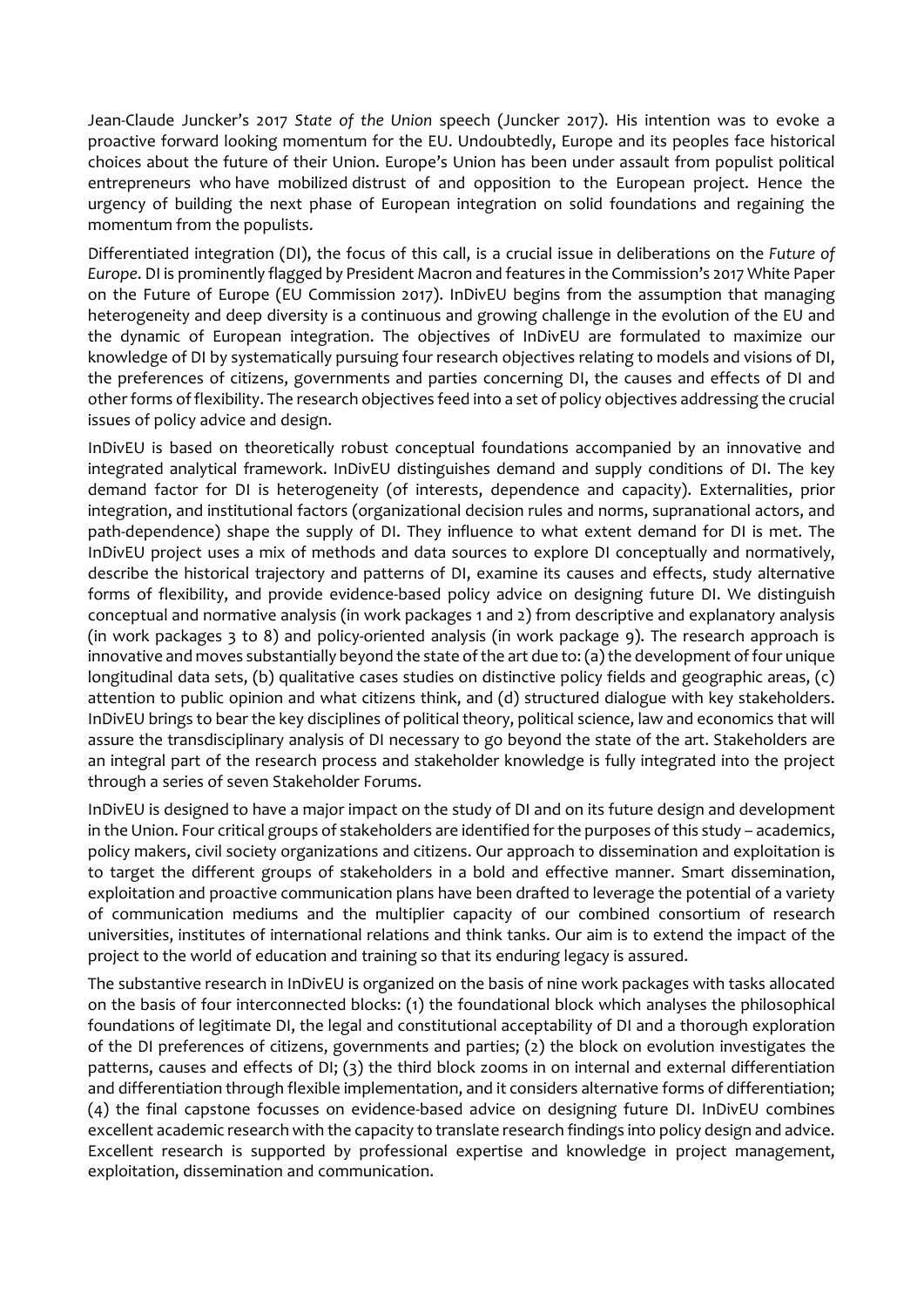## **4. Project scientific coordination**

Brigid Laffan (European University Institute) and Frank Schimmelfennig (ETHZ Zurich)

# **5. Project consortium**

European University Institute (EUI) Italy ETH Zürich (ETHZ) Switzerland Hertie School of Governance (HSG) Germany Liechtenstein Institute (LI) Liechtenstein London School of Economics (LSE) United Kingdom Masaryk University Brno (MUNI) Czech Republic Sabanci University Istanbul (SU) Turkey Trans European Policy Studies Association (TEPSA) Belgium University of Aberdeen (UoA) United Kingdom University of Amsterdam (UvA) The Netherlands University of Pula (UniPU) Croatia University of Utrecht (UU) The Netherlands University of Warsaw (UW) Poland Vrije Universiteit Amsterdam (VU) The Netherlands

# **6. Project structure**

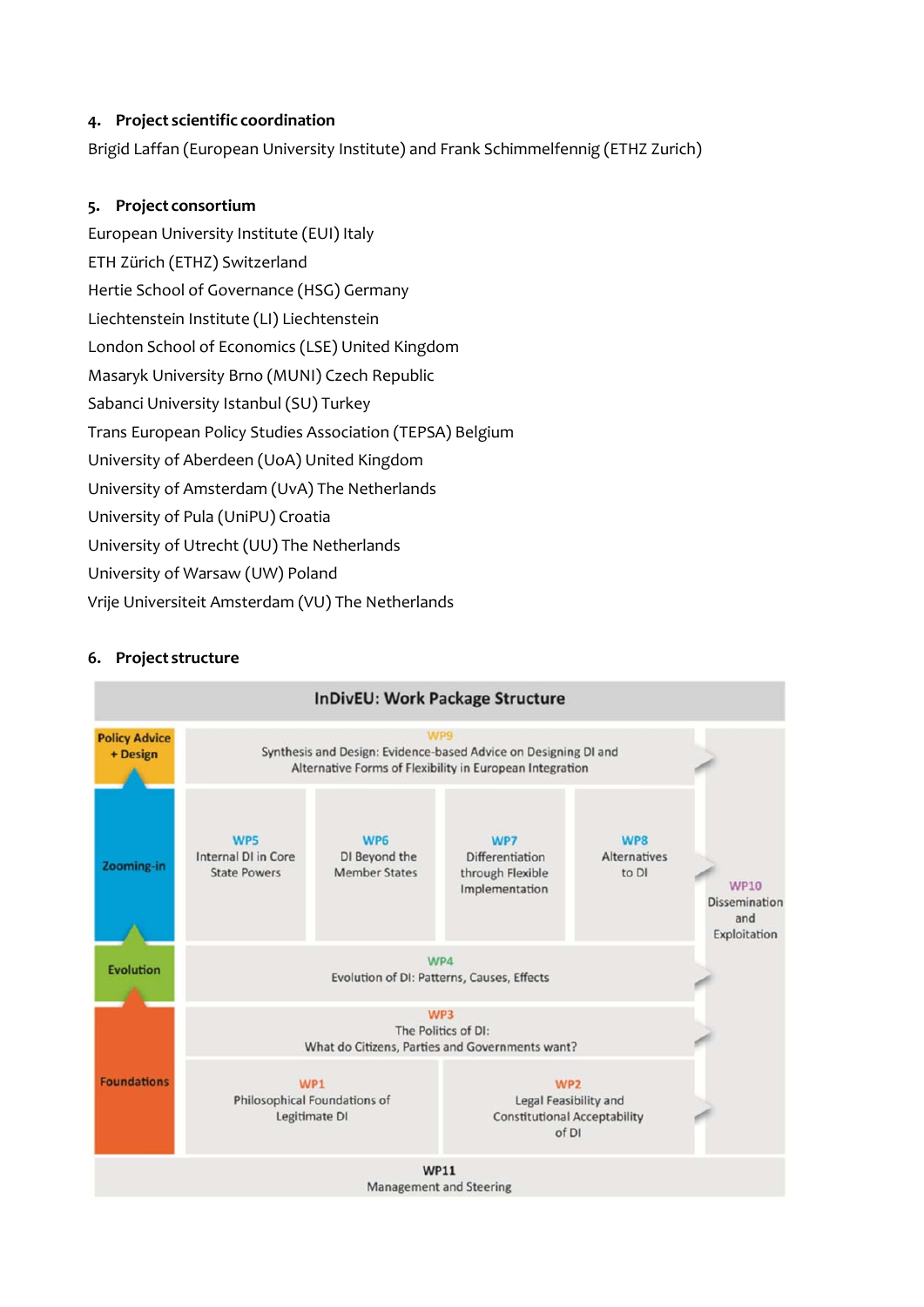WP1 coordinators: Richard Bellamy and Sandra Kröger (EUI) WP2 coordinator: Bruno de Witte (EUI) WP3 coordinator: Catherine de Vries (VU) WP4 coordinator: Frank Schimmelfennig (ETHZ) WP5 coordinators: Markus Jachtenfuchs (HSG) and Philipp Genschel (EUI) WP6 coordinator: Michael Keating (UoA) WP7 coordinator: Sebastiaan Princen (UU) WP8 coordinator: Jonathan Zeitlin (UvA) WP9 coordinator: Brigid Laffan (EUI) WP10 coordinator: TEPSA WP11 coordinator: EUI

## **7. Advisory committee**

Gráinne de Búrca, Professor of Law at the New York University School of Law Danuta Hübner, MEP and currently Chair of the Committee on Constitutional Affairs R. Daniel Kelemen, Professor of Political Science and Law at Rutgers University Enrico Letta, former Prime Minister of Italy Jean‐Claude Piris, former Legal Counsel of the Council of the EU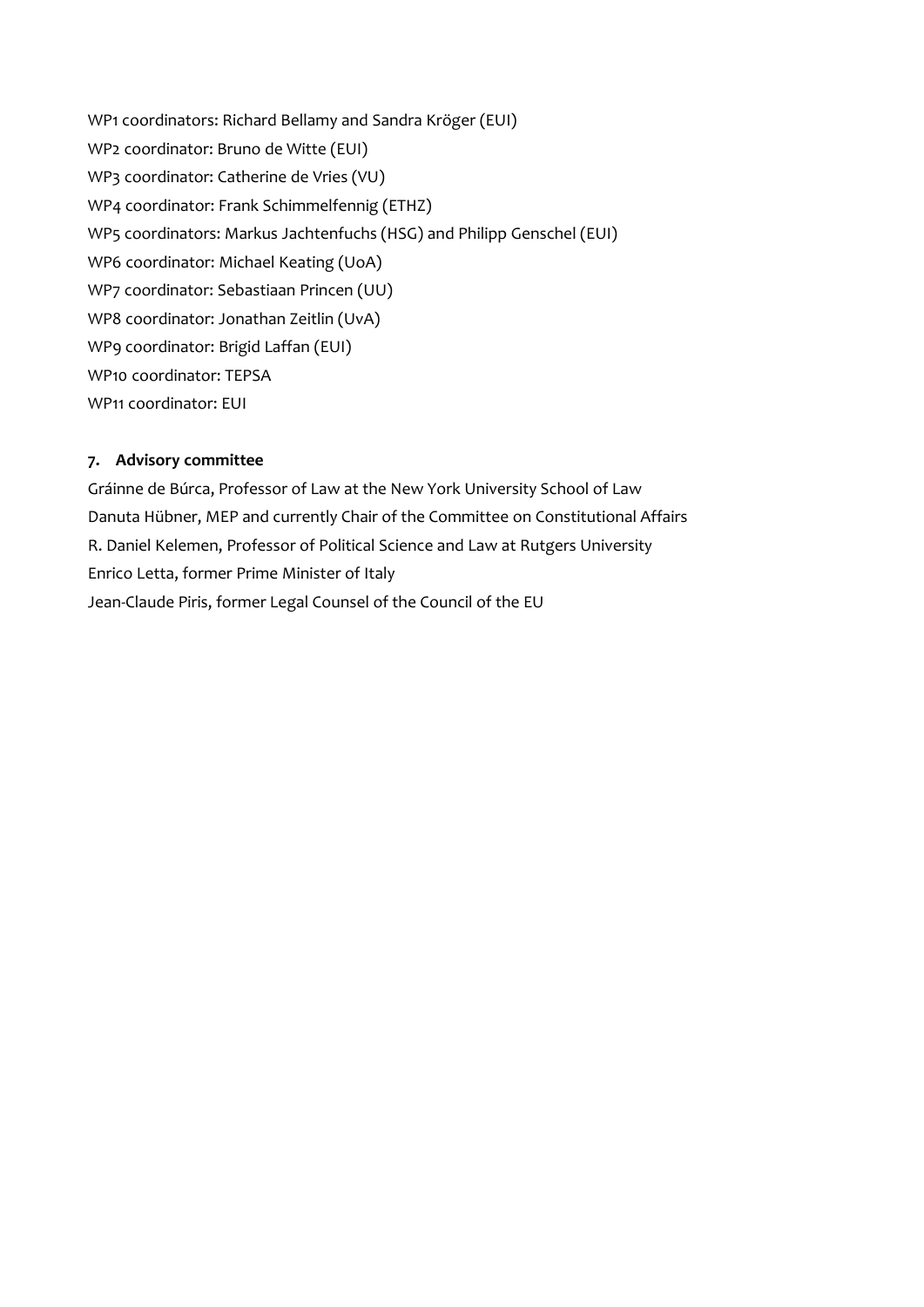| Work package number           |                                                                        | <b>Lead beneficiary</b> |                  | <b>HSG</b> |  |  |
|-------------------------------|------------------------------------------------------------------------|-------------------------|------------------|------------|--|--|
| Work package title            | Internal DI in core state powers: money, budget, defence, and Schengen |                         |                  |            |  |  |
|                               |                                                                        |                         |                  |            |  |  |
| <b>Participant number</b>     |                                                                        |                         |                  | 14         |  |  |
| <b>Participant short name</b> | EUI                                                                    | <b>ETHZ</b>             | <b>HSG</b>       | VU         |  |  |
| Person-months per part.       |                                                                        |                         | 29               |            |  |  |
| <b>Start month</b>            |                                                                        |                         | <b>End month</b> |            |  |  |

#### **Objectives:**

- Zooming-In: In-depth case studies of the causes and consequences of DI in four areas of 'core state power': the EU budget, European Monetary Union, defence and security, and Schengen.
- Mapping: Expand EUDIFF dataset to include information on integration instruments (regulation and capacity building) in core state powers (and in market integration for comparison).
- Measuring: explore associations between extent and mode of DI and integration instrument (regulation and capacity building).
- Analysing: explain causes of choice of integration instrument and assess long-term and short-term consequences for DI.

#### **Description of the work**

Overall WP coordinators: Markus Jachtenfuchs (HSG) and Philipp Genschel (EUI).

This WP analyses internal DI in areas of 'core state powers', i.e.in policy areas intimately linked to the state's constitutive monopoly of legitimate force and taxation. In contrast to the Single Market, DI is the norm in areas of core state powers. For instance, the EU budget, the European Monetary Union, the Schengen Area, or the Permanent Structured Cooperation in defence are all based on internal DI. The aim of the WP is to analyse the causes and the consequences of internal DI in areas of core state powers. Why is DI more common in these areas? Why does the extent (how many member states remain outside the scope of integration) and mode (multi-speed, multi-tier, or multi-menu) of DI vary across different areas of core state powers? What are the consequences for the EU's long-term institutional development? The WP combines case-study evidence of internal DI in four prominent areas of core state powers with quantitative evidence on internal DI in all fields of integration.

## **Task 5.1: - Four in-depth case studies of Internal DI in areas of core state powers**

- Prepare in-depth case studies on internal DI in four key areas of core state power: Reconstruct the causes, forms, transformations and consequences of internal DI based on qualitative information and processtracing methods. The four cases under scrutiny are:
- *EU budget*: beginning with the conflict over the British budget contributions in the early 1980s, the EU rules on national budgetary contributions have become increasingly differentiated through the introduction of various 'correction mechanisms'. While differentiation helped secure unanimous support for budgetary decisions, it has also been criticised as overly complex, non-transparent and unfair. Attempts to reintroduce uniformity into EU funding rules have failed so far.
- *EMU*: the creation of EMU was facilitated by the opt-out of member states unwilling to join (UK, Sweden, Denmark) and the exclusion of member states which did not meet EMU's convergence criteria (e.g. Greece). Once started, it proved difficult to keep the latter out even though their inclusion contributed to instability within the Eurozone. At the same time, it proved impossible to attract the former to join even though they could have had a stabilizing effect on monetary integration.
- *Schengen*: Initially restricted to only five member states, the Schengen area has evolved to encompass almost all member states except Britain and Ireland. Yet it allows for transitional differentiation through the introduction of temporary controls at internal Schengen borders. Since the early 2010s, and fuelled by the refugee crisis 2015, temporary border controls have become a common feature of the Schengen system.
- *Defence and security:* The extent of formal DI in foreign and defence policy is modest. Only Denmark has opted out of CFSP and only three member states (including the UK) have not joined PESCO. Yet, the extent of informal or ad-hoc DI is very high. This is evident, for instance, by the changing member state composition of EU military missions and operations or by the prominent role played by ad hoc minilateral diplomatic groups such as the 'Weimar Triangle' or the 'Normandy' Group, which are de facto speaking on behalf of the European Union on foreign policy issues such as the conflict in Eastern Ukraine.

Integrating Diversity in the EU 41